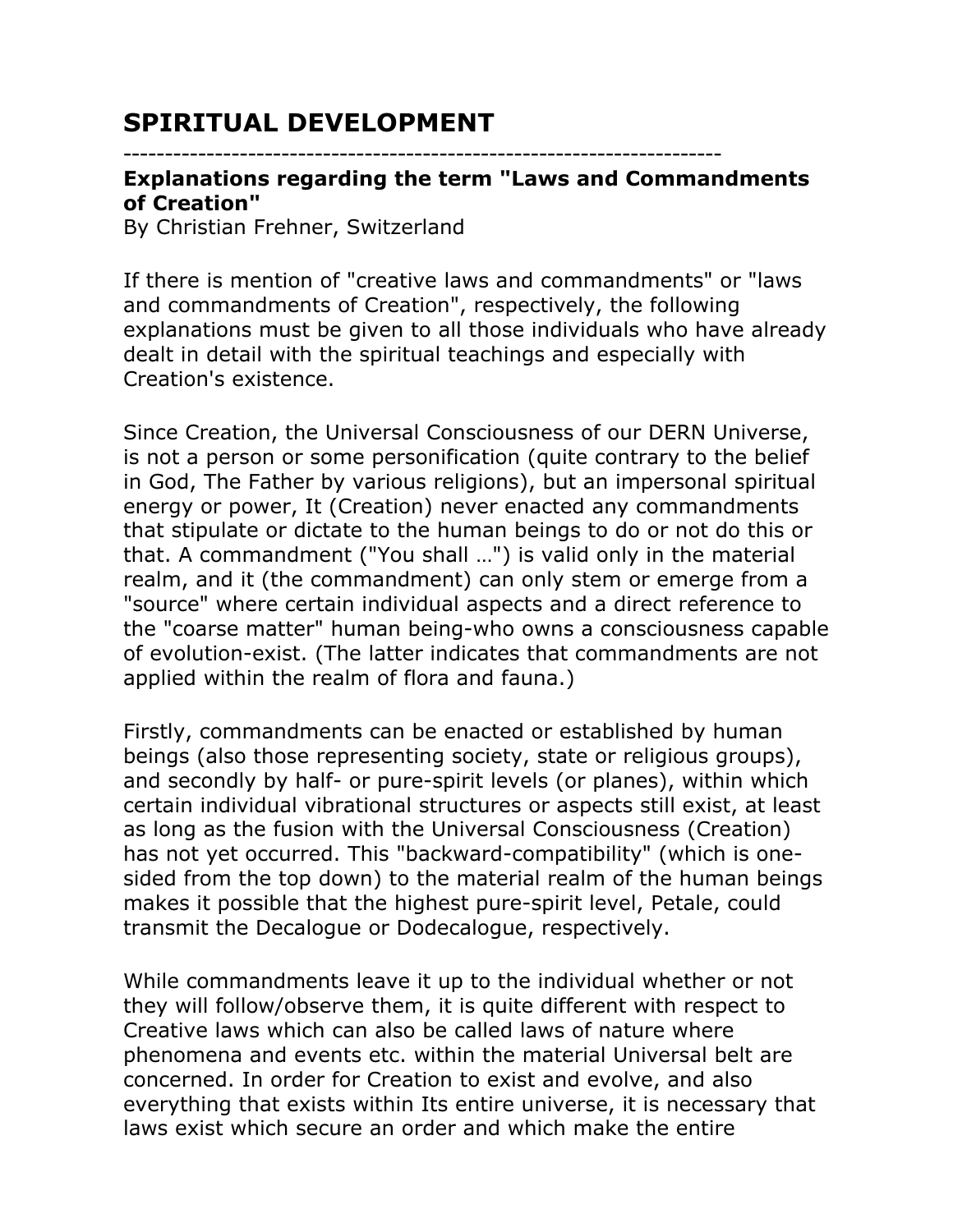"system" possible and continuing. For a better understanding, imagine the following example: We people here on Earth have to rely on the fact that gravity is directed toward the center of the Earth, and that it does not, from time to time, suddenly change toward some other direction, e.g. toward the moon. Just imagine how everything that was not securely fixed to the planet would suddenly be sucked off to the moon!

Regarding laws of Creation, one can distinguish between those within the entire Creation (including the spiritual realm), and those that mainly apply to the material realm. (Of course this is just an academic separation because, as we all know, within Creation everything is connected to each other.) The above-mentioned example regarding earth's gravity also demonstrates that the effects and composition of the laws of nature are relative, because they can be "conquered" under certain circumstances (like e.g. through the application of levitation or the utilization of technical devices, etc.). By this, the restricted/limited scope of the law of nature is overcome.

If there is mention of "laws and commandments of Creation" in Billy's or FIGU's writings, then you should keep in mind the abovementioned explanations. This refers to those commandments that show to the human beings the way to real knowledge and wisdom.

For a better understanding, or as an aid, some examples are listed below:

Laws of Creation:

- Structure of the seven belts of the Universe (there are seven, not four or ten, etc.)

- Formation (creation) of new-spirit forms during the Universe's expansion phase (number, composition, situation, etc.)

- The existence of love (in its highest form as universal love)

- Striving (the fundamental law of all evolution; without striving there is no life)

- The bipolar structure/composition of everything that exists (the positive and the negative etc.)

- etc.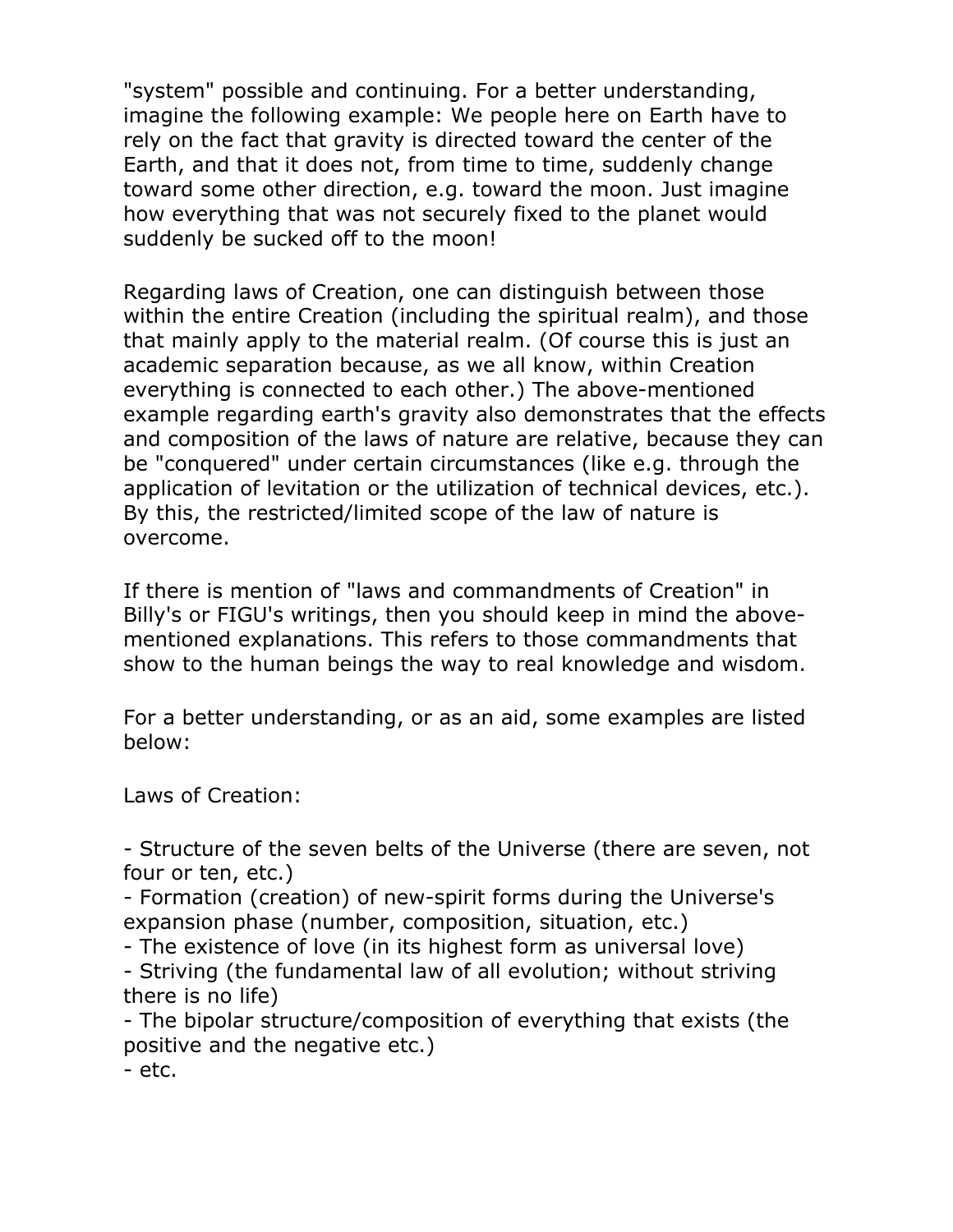Laws of Creation with special impact on the material realm (laws of nature):

- Law of causality (cause and effect)

- Laws of reincarnation

- Seven-step construction of matter

- Interactions within chemistry

- Effects of thoughts: force of sending and force of "beating/striking" upon its return (may be compared to a boomerang)

- Origin and vanishing of planets, galaxies, etc.

- Effects of light on the growth of plants

 $-$  etc.

Commandments for the personal benefit of human beings: To observe these commandments guarantees to the human being that he may rapidly progress on the path of his evolution. Additionally, human beings who observe these commandments are a good example to their fellowmen.

1. You shall have no powers and gods, idols and saints other than Creation.

2. You shall keep holy the name of Creation and not abuse this name.

3. You shall make every day into a day of celebration and keep it holy (control it).

4. You shall not break your bond with Creation, including this: You shall not commit adultery.

5. You shall honor Creation just as you honor, respect and love your father and mother.

6. You shall not kill in depravity.

7. You shall not rob and expropriate.

8. You shall not bear false witness against the truth, Creation and life.

9. You shall never, never speak an untruth.

10. You shall not greedily covet material wealth and your neighbor's possessions.

11. Do not curse the truth.

12. Never, never put Creation's commandments and Creation's laws into unworthy cults.

If one ponders these "principal commandments" which were transmitted to the people on Earth by the Petale spirit level, one inevitably will come to the realization that an immeasurable amount